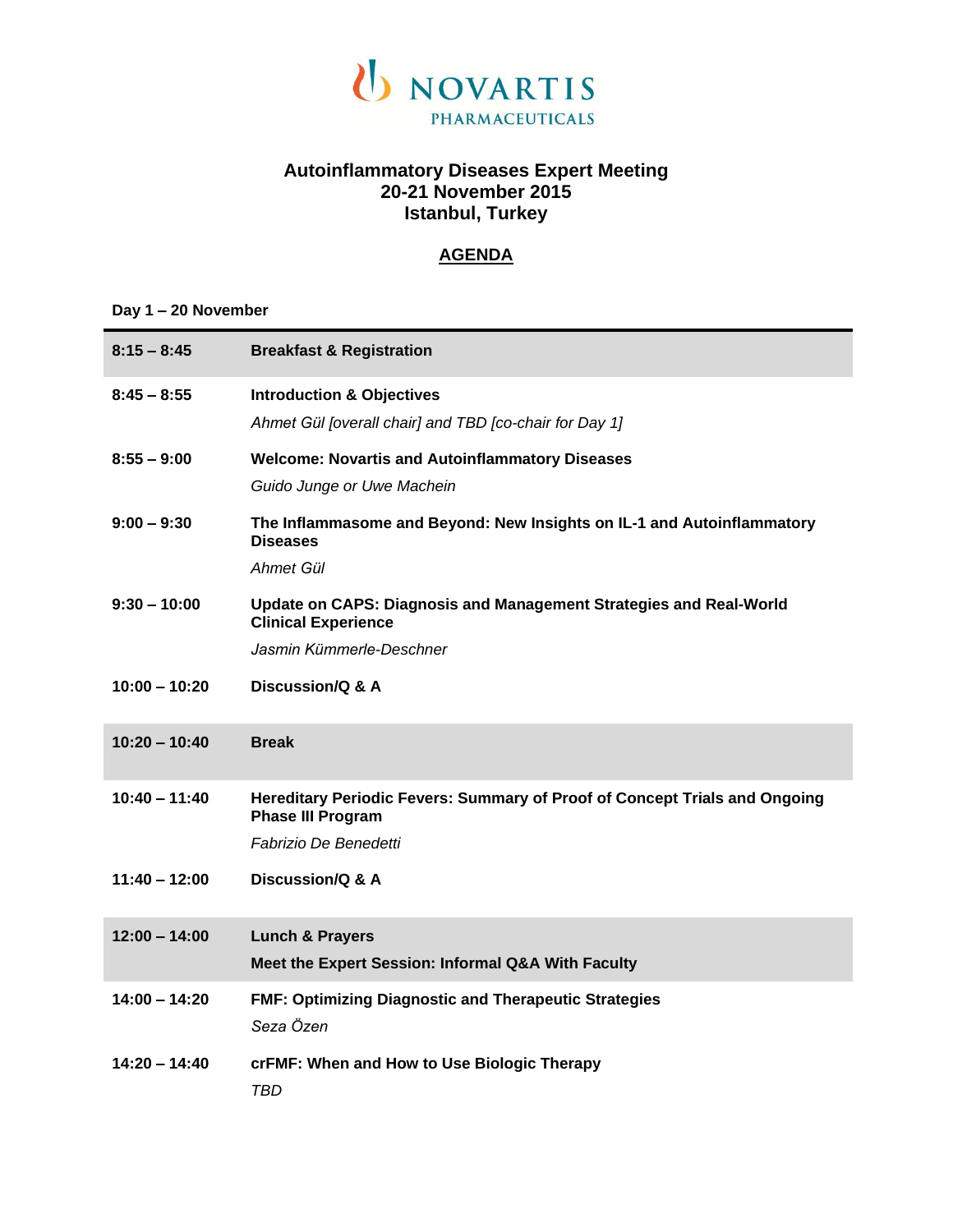| $14:40 - 15:00$ | Discussion/Q & A                                                                                                             |
|-----------------|------------------------------------------------------------------------------------------------------------------------------|
| $15:00 - 15:05$ | <b>Workshop Instructions</b>                                                                                                 |
|                 | Ahmet Gül and co-chair TBD                                                                                                   |
| $15:05 - 15:15$ | <b>Break/Move to Workshop Sessions</b>                                                                                       |
| $15:15 - 17:50$ | Parallel Workshop Sessions (45 Minutes, Running Consecutively 3 Times)                                                       |
|                 | <b>Clinical Experience with AI Patients in Turkey's Center of Excellence:</b><br>1.<br><b>Hear from Doctors and Patients</b> |
|                 | Faculty: Ozgur Kasapcopur                                                                                                    |
|                 | 2. Autoinflammatory Disease Case Presentations: Bring Your Cases and<br><b>Meet the Experts</b>                              |
|                 | Regional moderator: Sulaiman Al Mayouf (Saudi Arabia)                                                                        |
|                 | Faculty: Seza Özen and Sulaiman Al Mayouf                                                                                    |
|                 | 3. How Not to Miss an Al Disease: Closing the Gap Between Disease<br><b>Onset and Diagnosis</b>                              |
|                 | Regional moderator: Khalid Alsaeid (Kuwait)/Yao-Hsu Yang (Taiwan)                                                            |
|                 | Faculty: Fabrizio De Benedetti/Jasmin Kümmerle-Deschner                                                                      |
| $17:50 - 18:00$ | <b>Break/Move to Main Meeting Room</b>                                                                                       |
| $18:00 - 18:15$ | Science, Art, Medicine, and Autoinflammation                                                                                 |
|                 | Ozgur Kasapcopur                                                                                                             |
| $18:15 - 18:25$ | <b>Recap of Day</b>                                                                                                          |
|                 | Ahmet Gül and co-chair TBD                                                                                                   |
| 19:45           | <b>Working Dinner/Meet the Experts</b>                                                                                       |

# **Day 2 – 21 November 2015**

| $8:00 - 9:00$ | <b>Breakfast</b>                                                               |
|---------------|--------------------------------------------------------------------------------|
| $9:00 - 9:05$ | Welcome<br>Seza Özen [chair for Day 2] and Angelo Ravelli [co-chair for Day 2] |
| $9:05 - 9:30$ | <b>SJIA Management: Optimizing Use of Biologics</b><br><b>Pierre Quartier</b>  |
| $9:30 - 9:55$ | SJIA Comes of Age: Can We Apply a Treat-to-Target Strategy?                    |